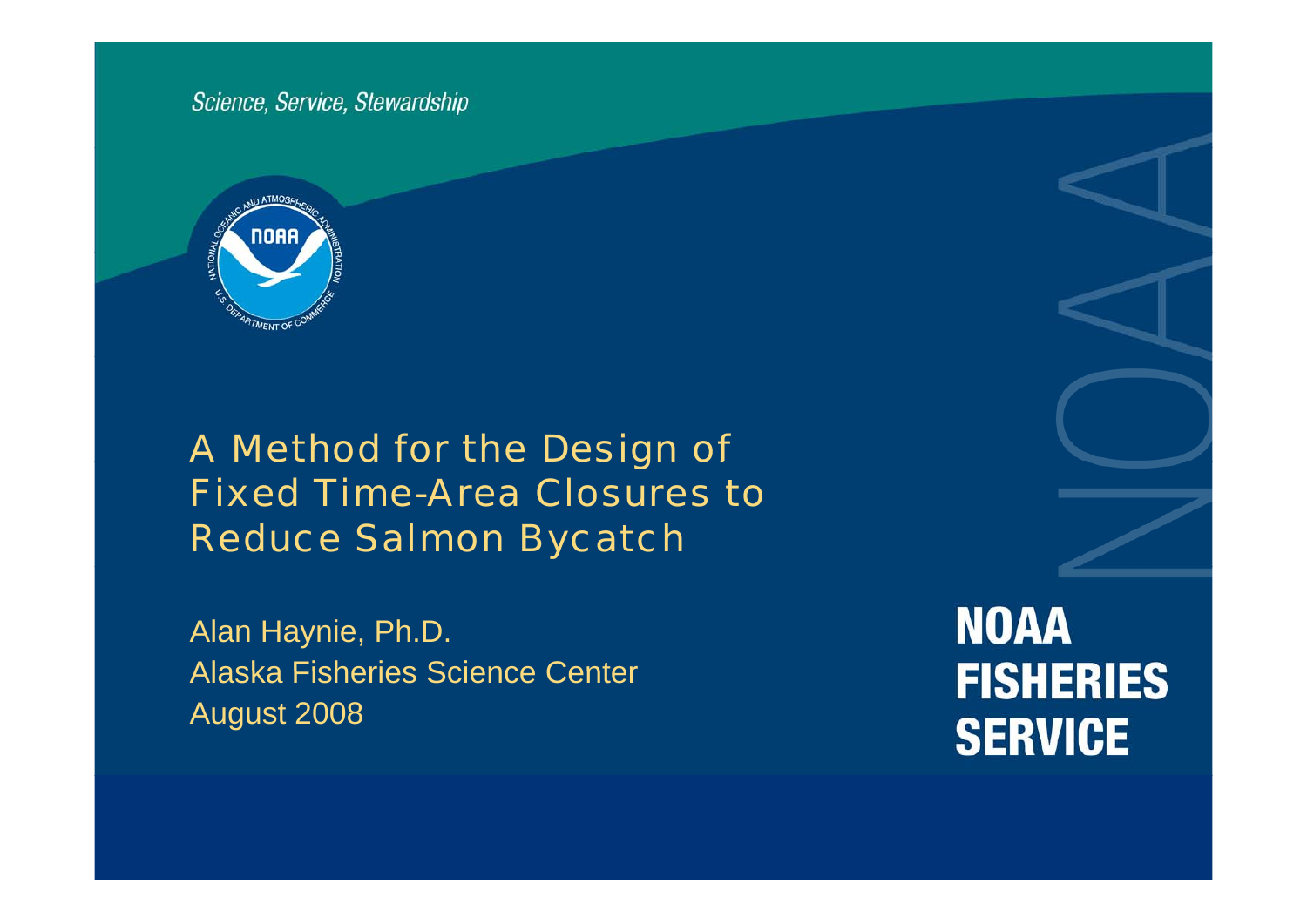

- Overview of optimization method
- $\bullet$ Comparison of "costs" of different closures
- Select potential closures
- $\bullet$ • Discussion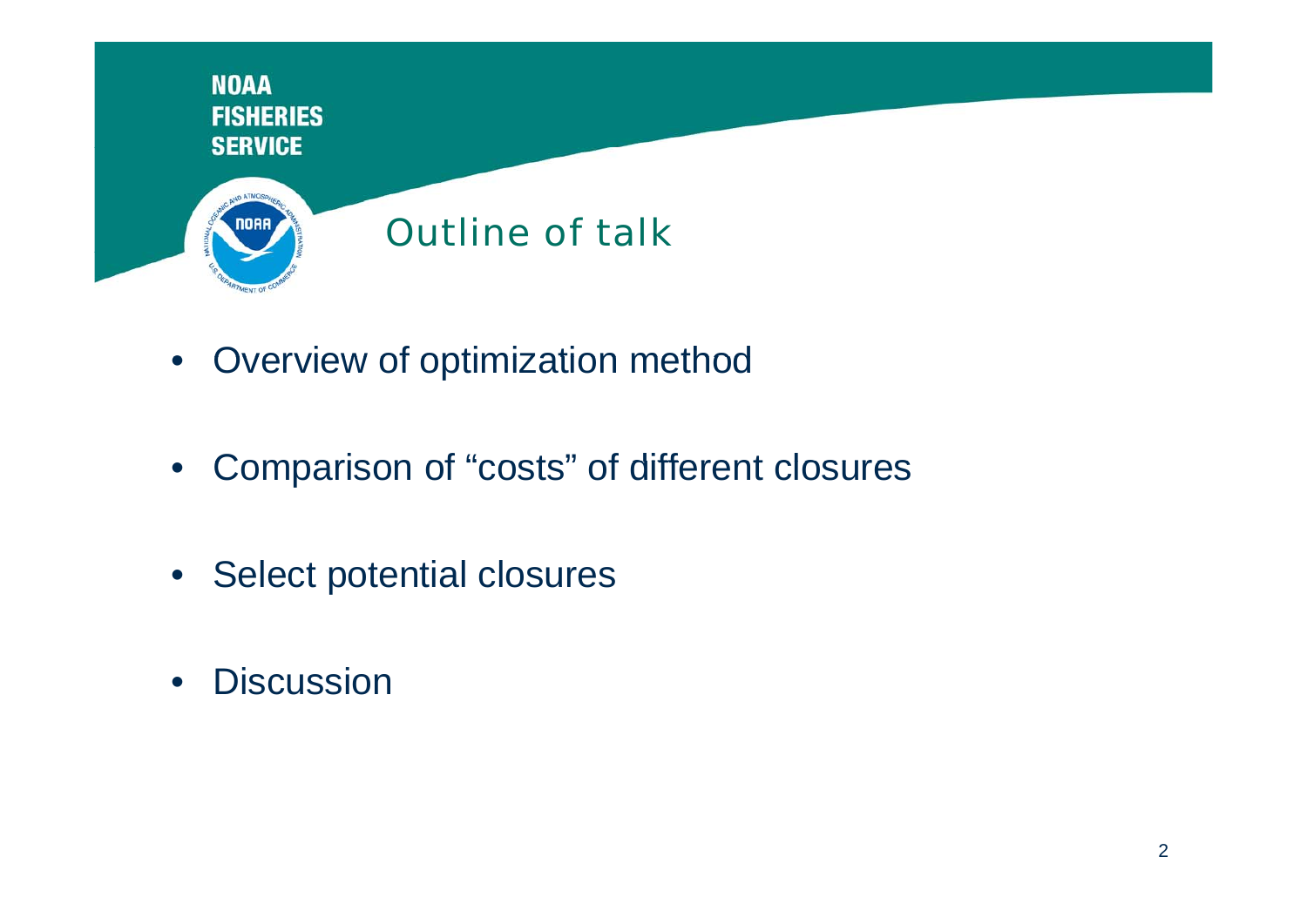

# Walleye pollock

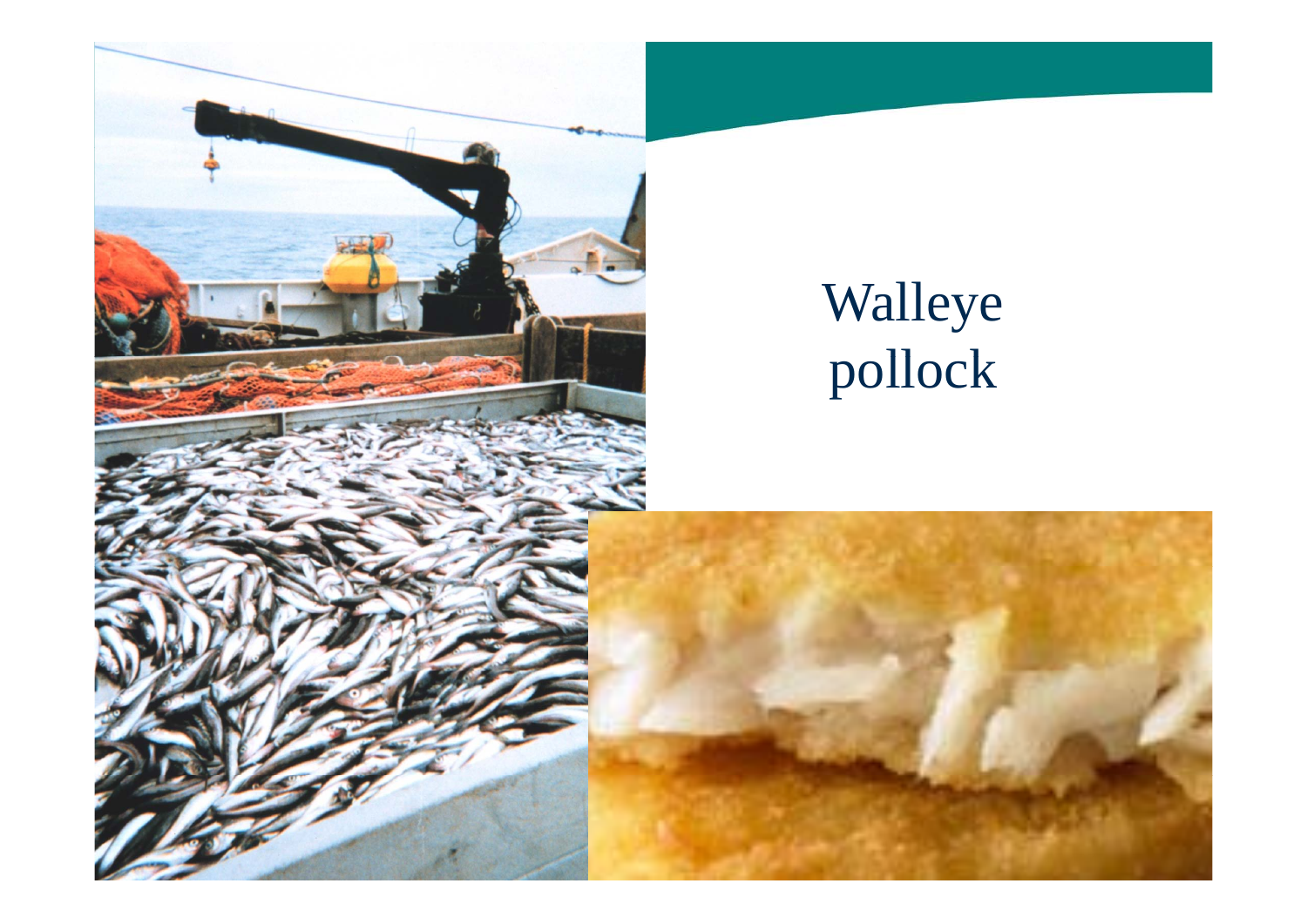

Are there closures that based on historical data would lead to a reduction in bycatch?

What's the trade-off of the time-length and size of closures in terms of salmon avoided and pollock effort displaced?

KEY ASSUMPTION: Displaced pollock effort has to go somewhere else so we need to account for this redistribution in designing closures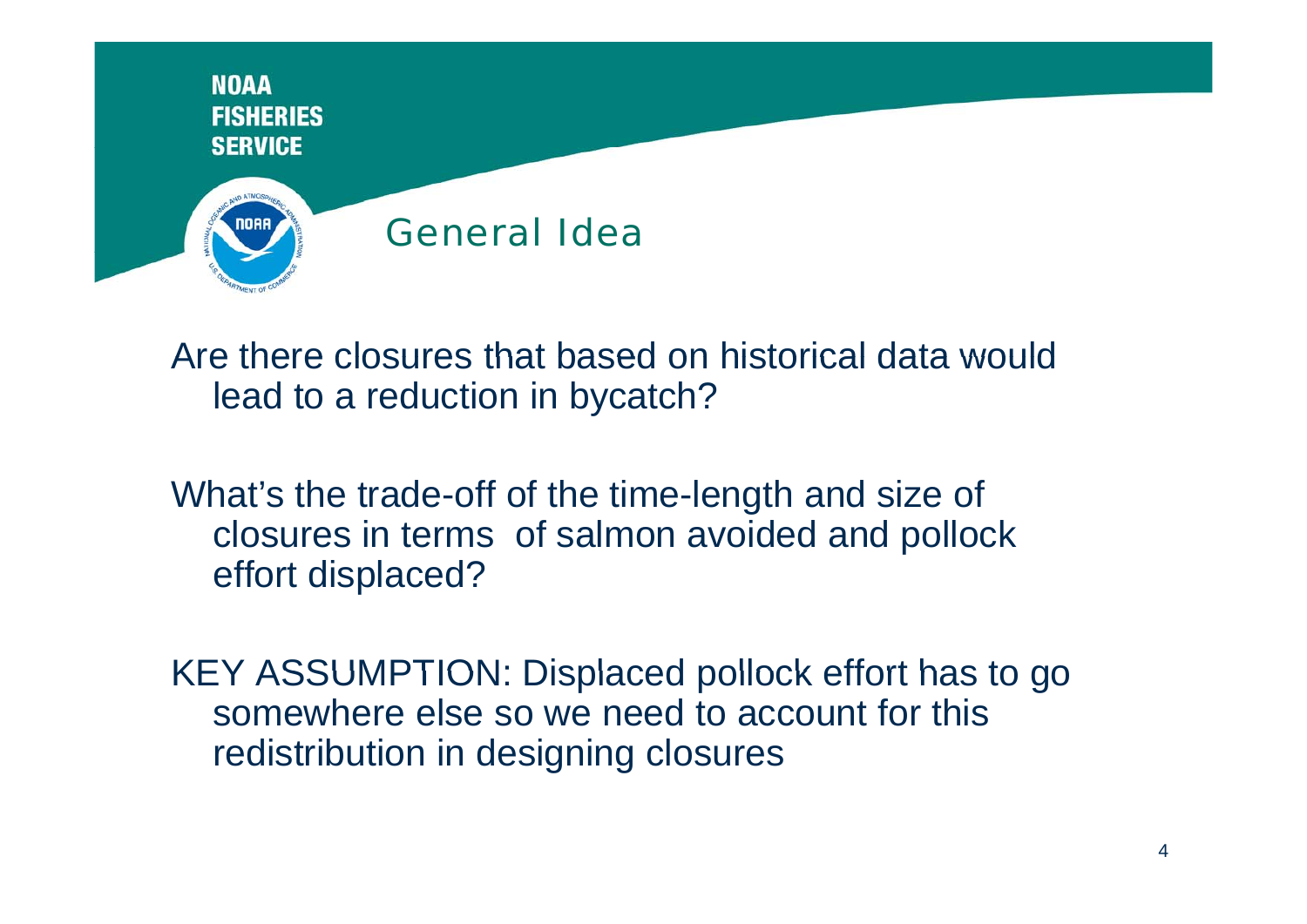

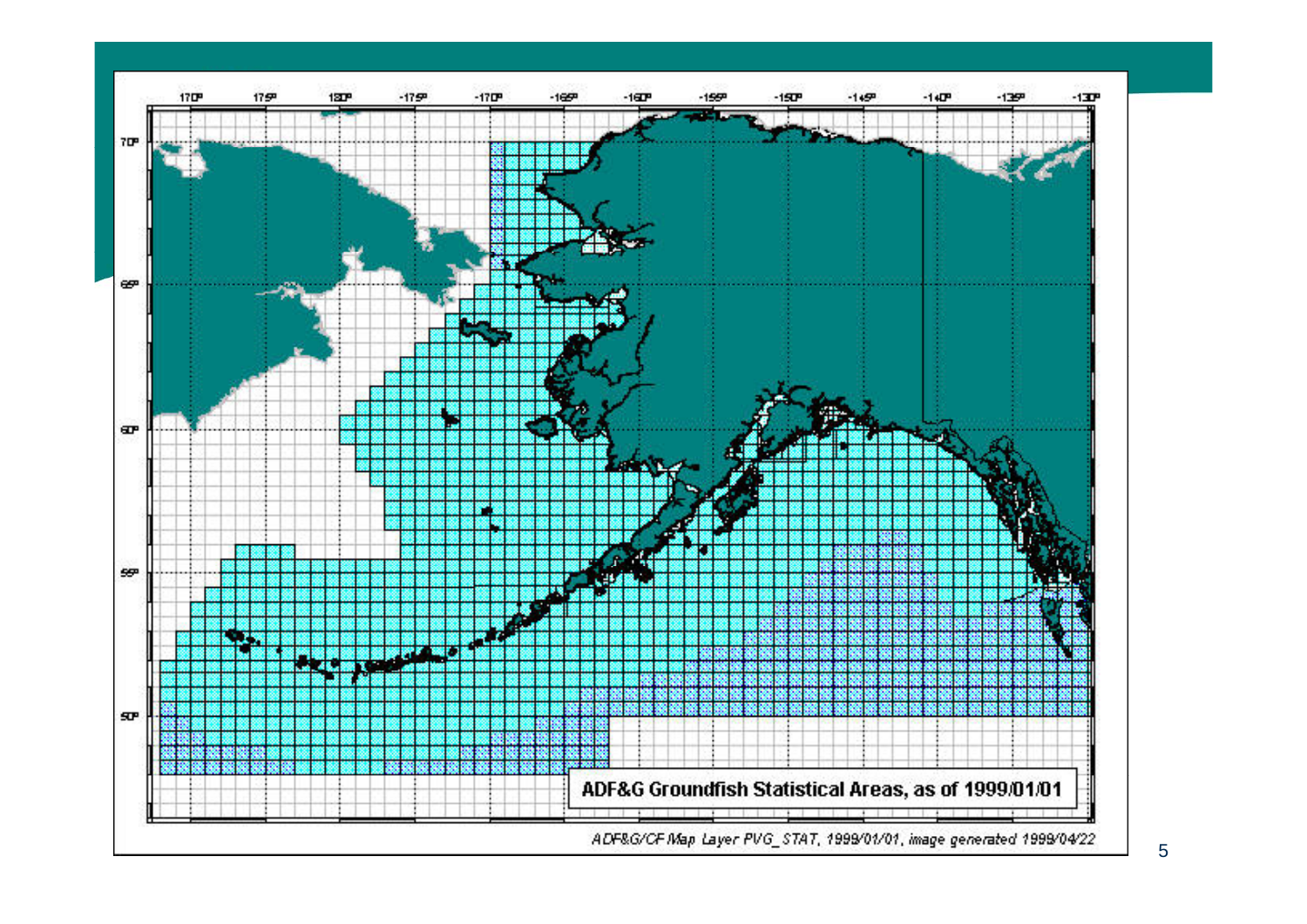

# Data from 2001-2006 used in analysis

# Potential closures considered for all 2, 4, 6, and 8 week periods during the year

Closures from 1-10 statistical areas are considered

|          |                            | Neighbor Neighbor Neighbor |
|----------|----------------------------|----------------------------|
| Neighbor | <b>Base</b><br><b>Cell</b> | Neighbor                   |
|          | Neighbor Neighbor Neighbor |                            |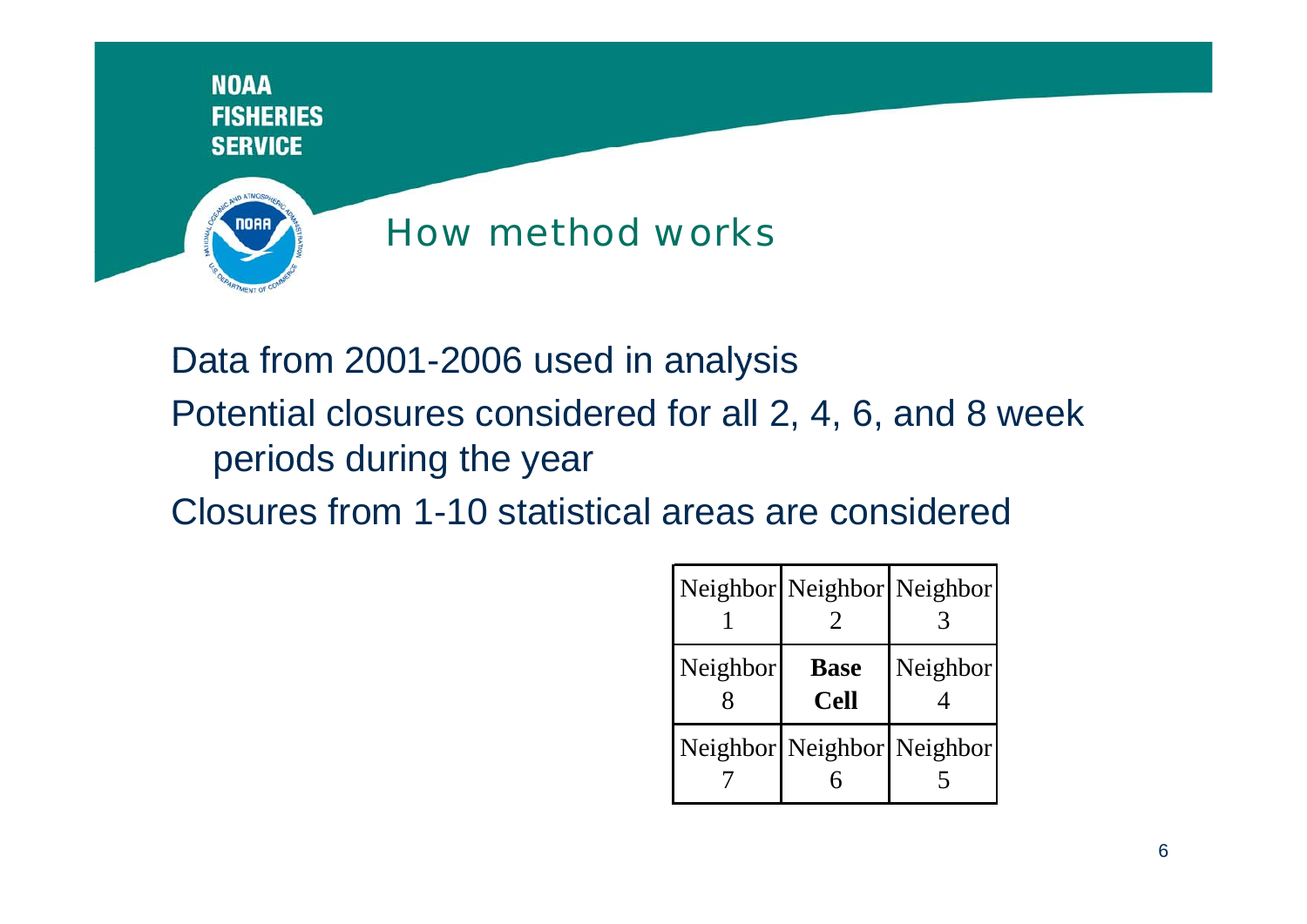

- $\bullet$  For each base zone, inter-annual area bycatch and that of all of its neighbors is ranked
- $\bullet$  The base zone is closed and the pollock effort is redistributed proportional to other effort
- $\bullet$ Each of the neighboring zones is closed beginning with the highest bycatch zone
	- —If more bycatch is reduced with a zone closure, an additional neighboring zone is closed until bycatch stops improving
- $\bullet$  After all time periods and areas are considered, the amount of bycatch reduced by <sup>a</sup> closure and impact on pollock effort are compared and graphed.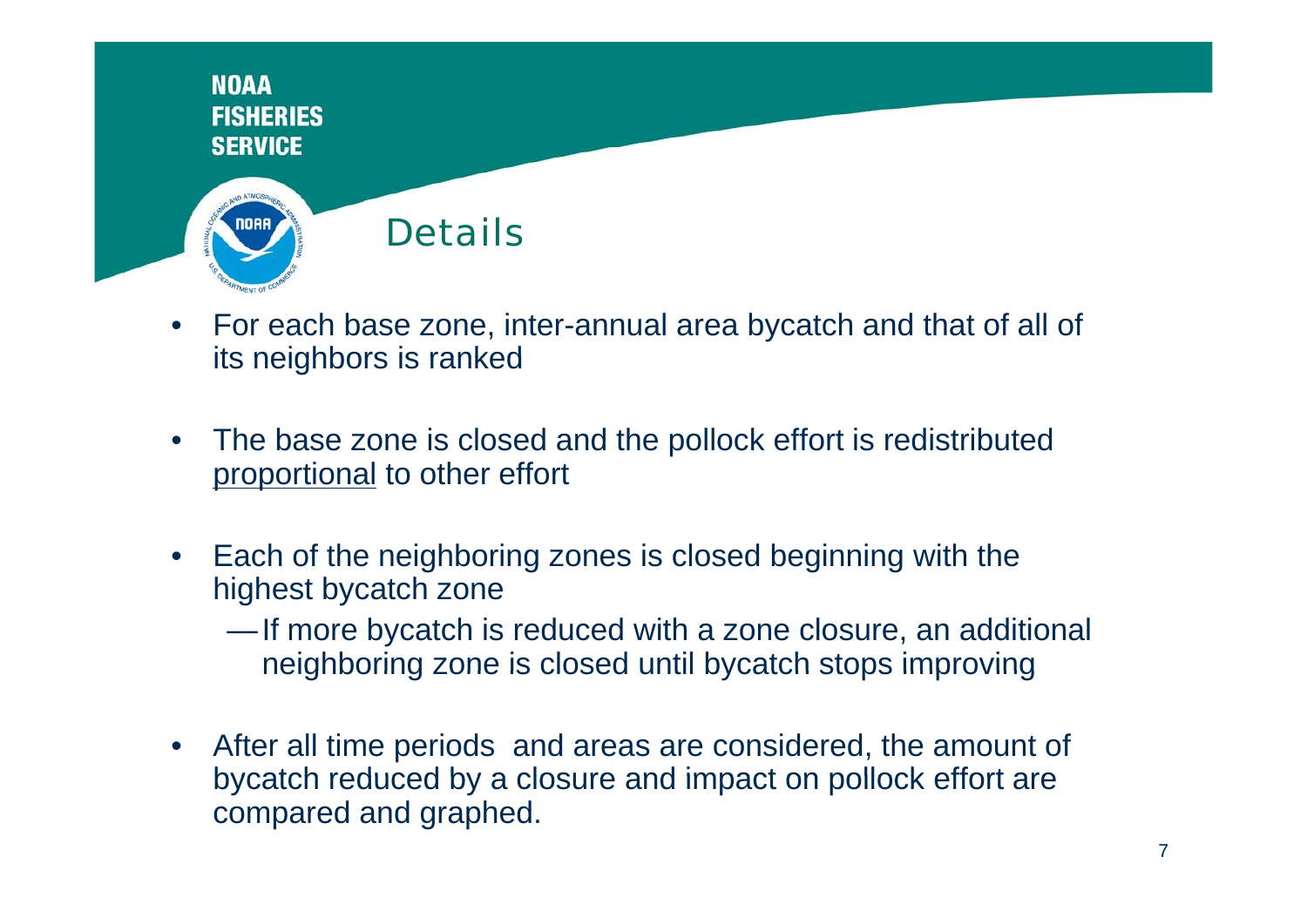

- $\bullet$  Data from NOAA Fisheries North Pacific Observer Program taken from Oracle to MS Access for data grooming
- ArcGIS used to determine the statistical area and the statistical areas that are neighbors to each statistical area
- $\bullet$  Matlab employed to sum and rank each possible combination of weeks and areas and to graph the results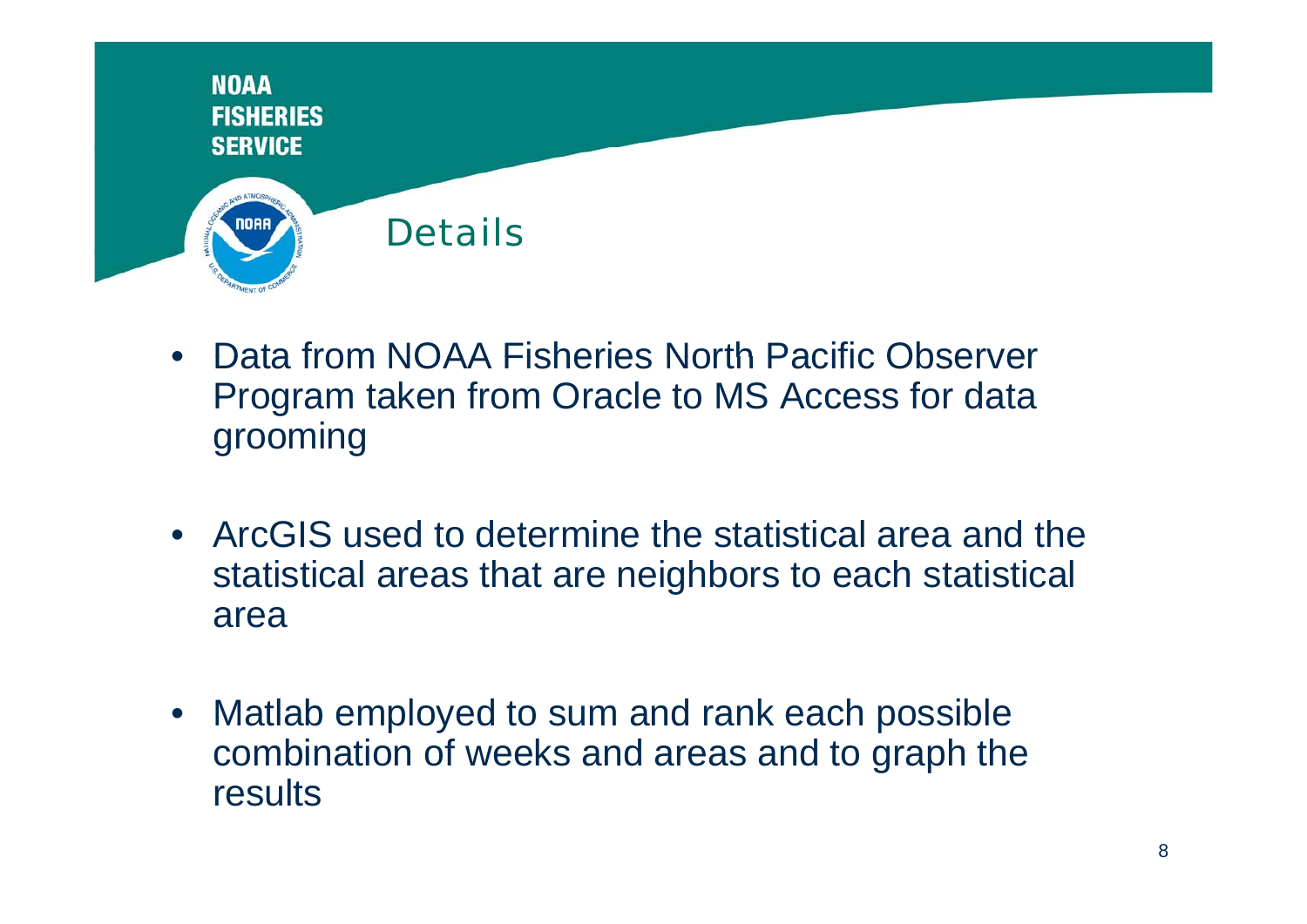

#### Winter Chinook Reduced vs Pollock Effort Displaced

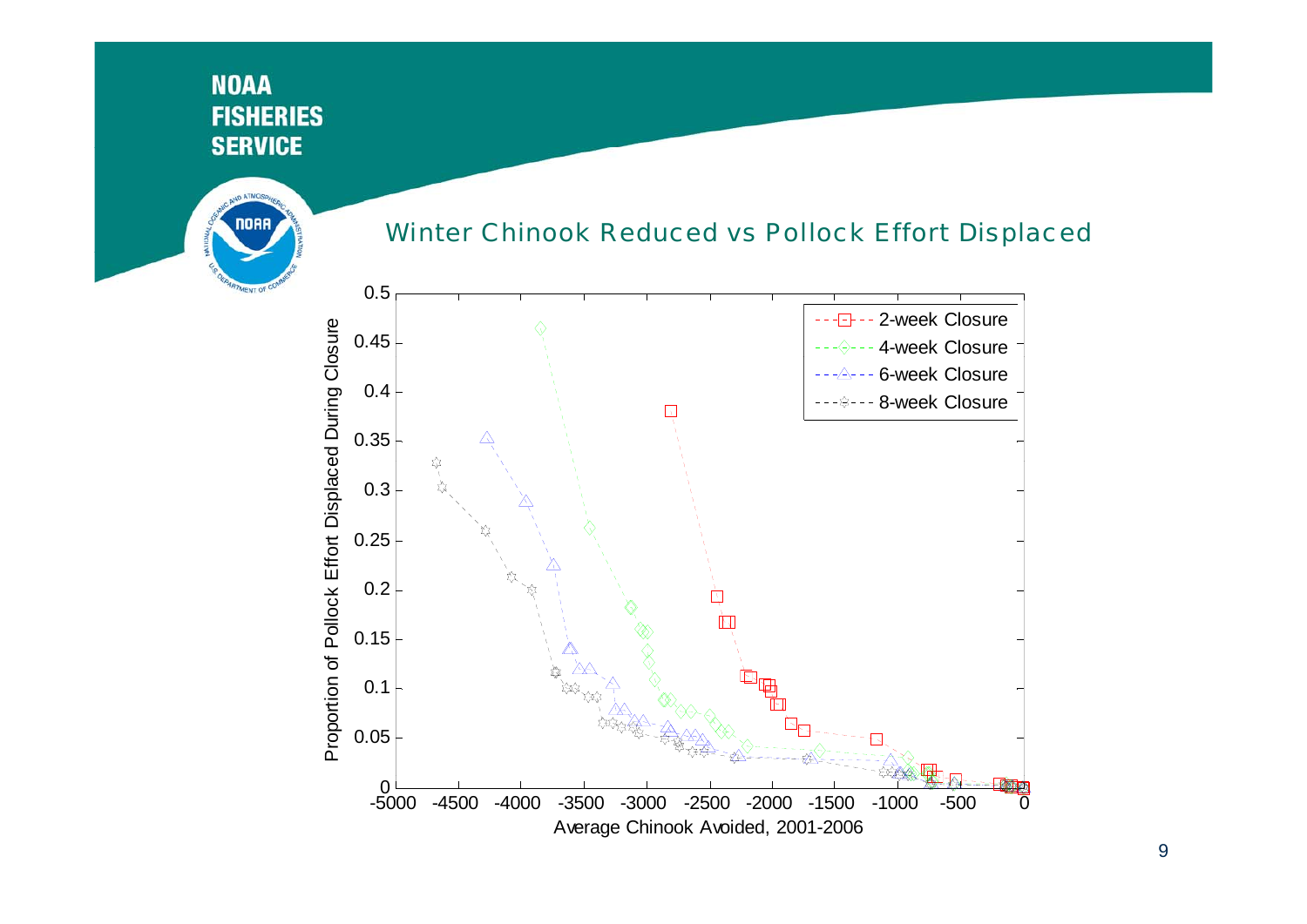

### Summer Closures: Chinook Reduction vs Pollock Effort Displaced

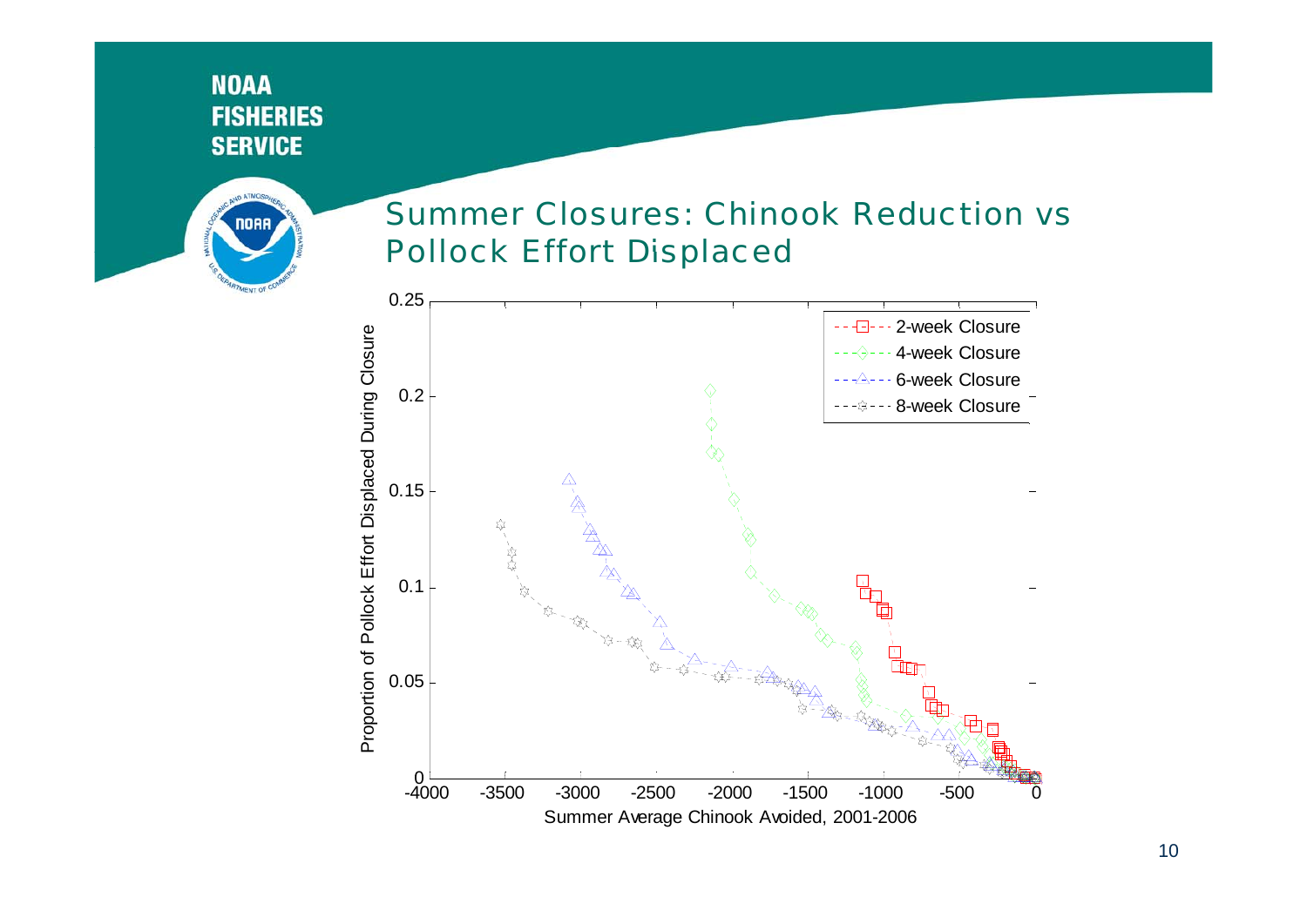

#### Average Annual Salmon Avoided, 2001-2006 for Different Sized Closures (Winter)



11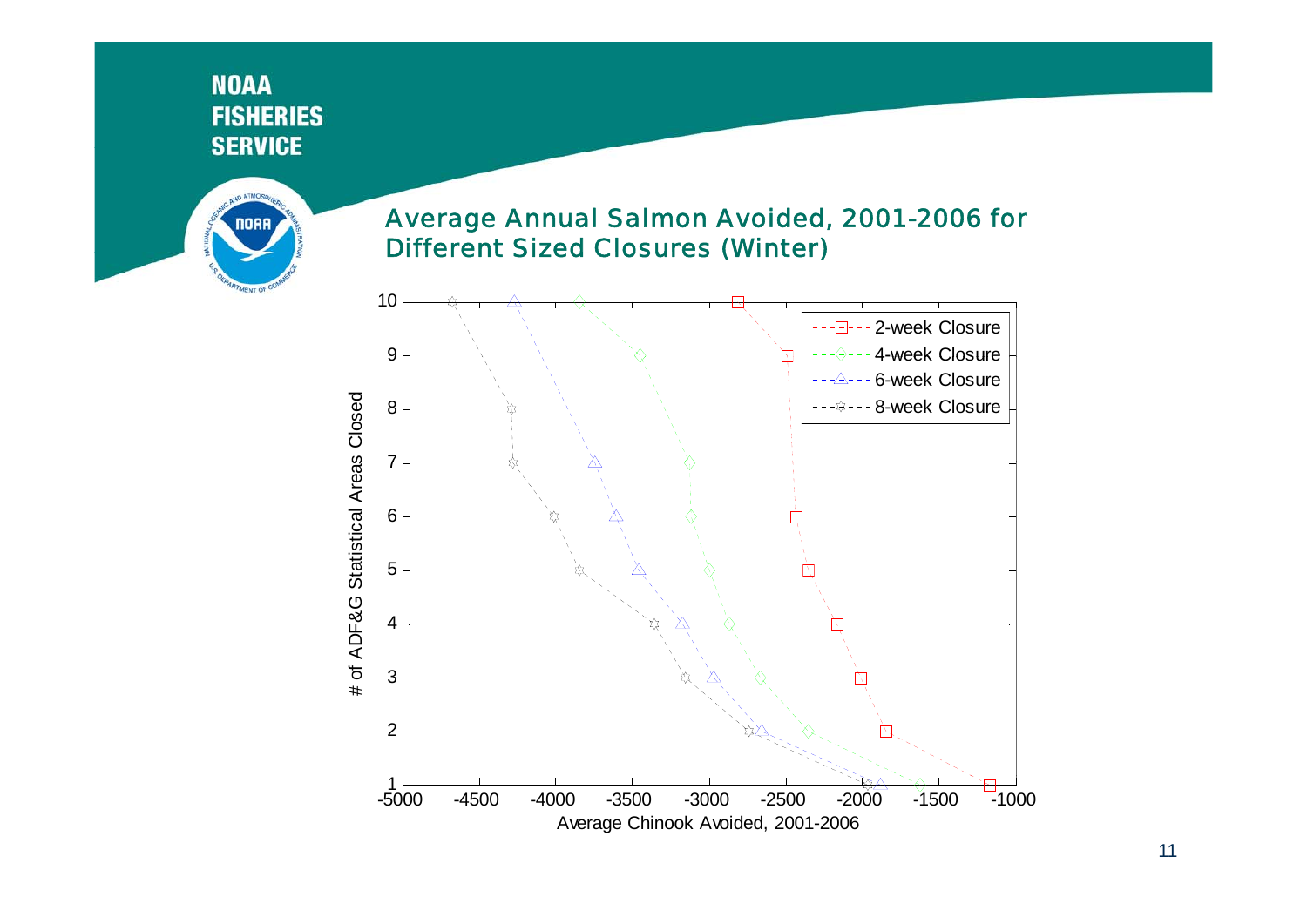

#### Average Summer Salmon Avoided, 2001-2006 for Different Sized Closures

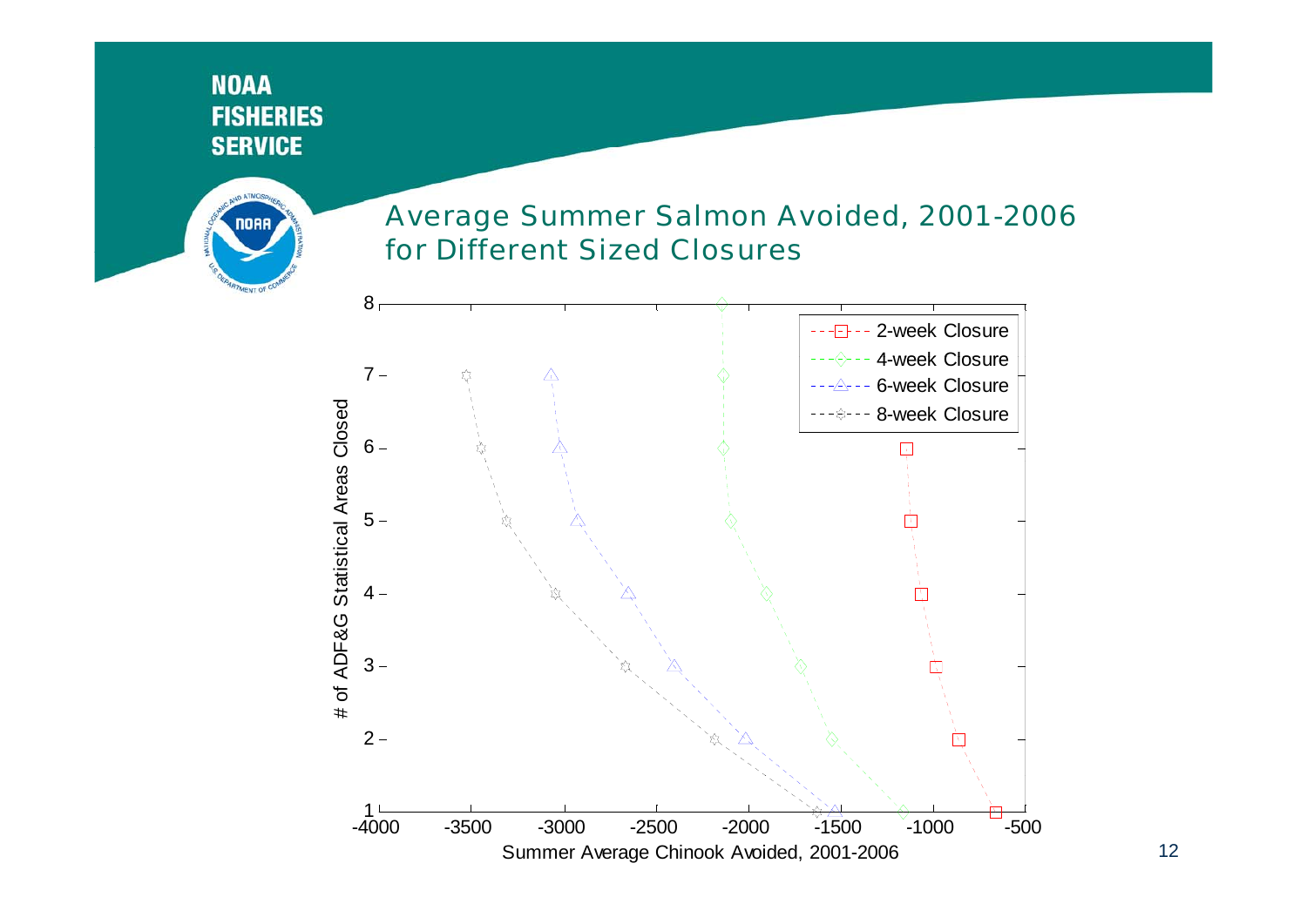NOAA

#### Example Closure 1: Winter Chinook Reduced vs Pollock Effort Displaced



 $\mathsf{e}\hspace{.1mm}\parallel\hspace{.1mm}$  First closure is the area represented by the two closures in the circled area–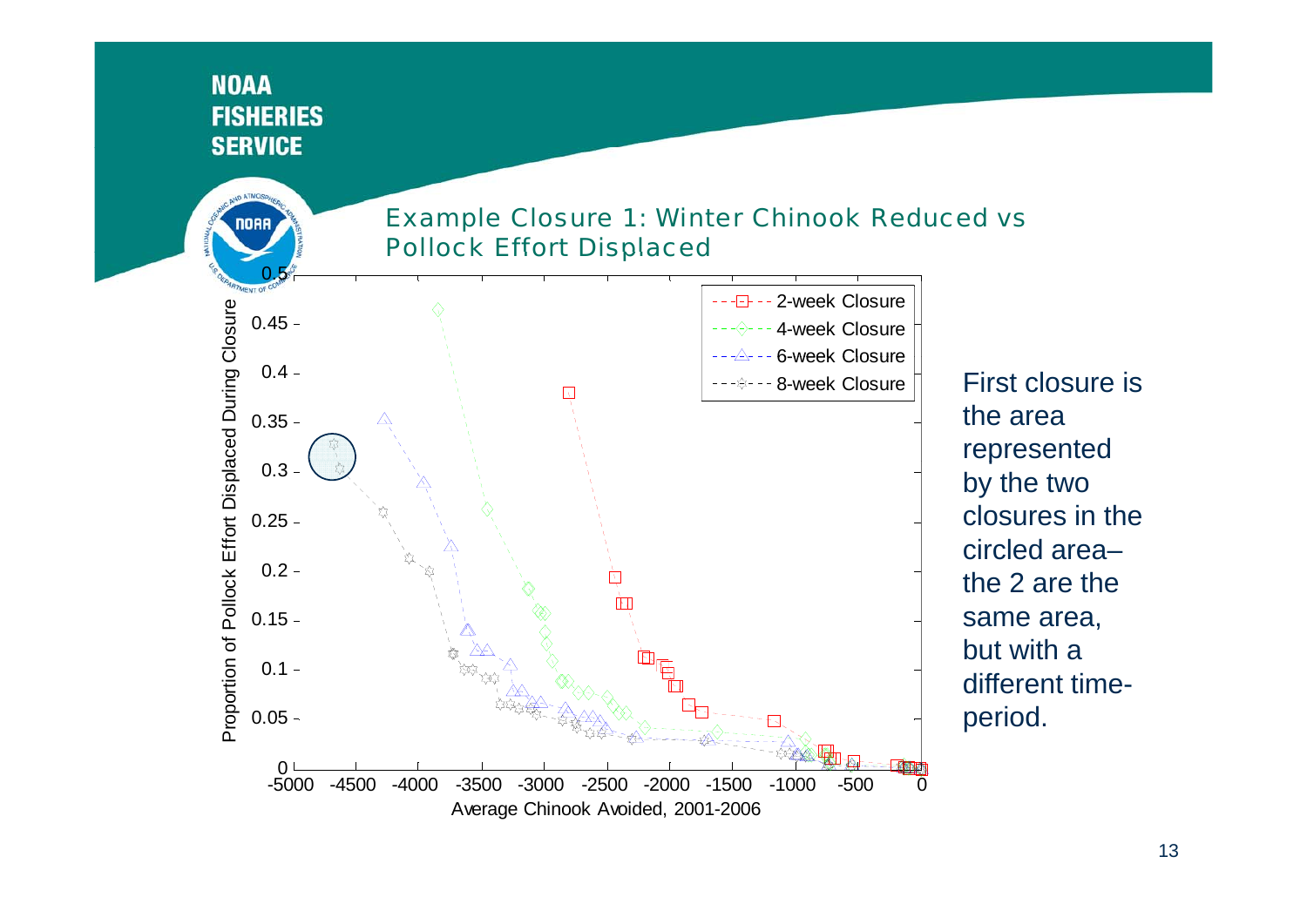10A





**Greatest reduction:** 8 weeks beginning Week  $1 - 4,675$ Chinook per year (average)

*Very* slightly lower reduction: 8 weeks beginning Week 2 – 4,626 Chinook per year (average)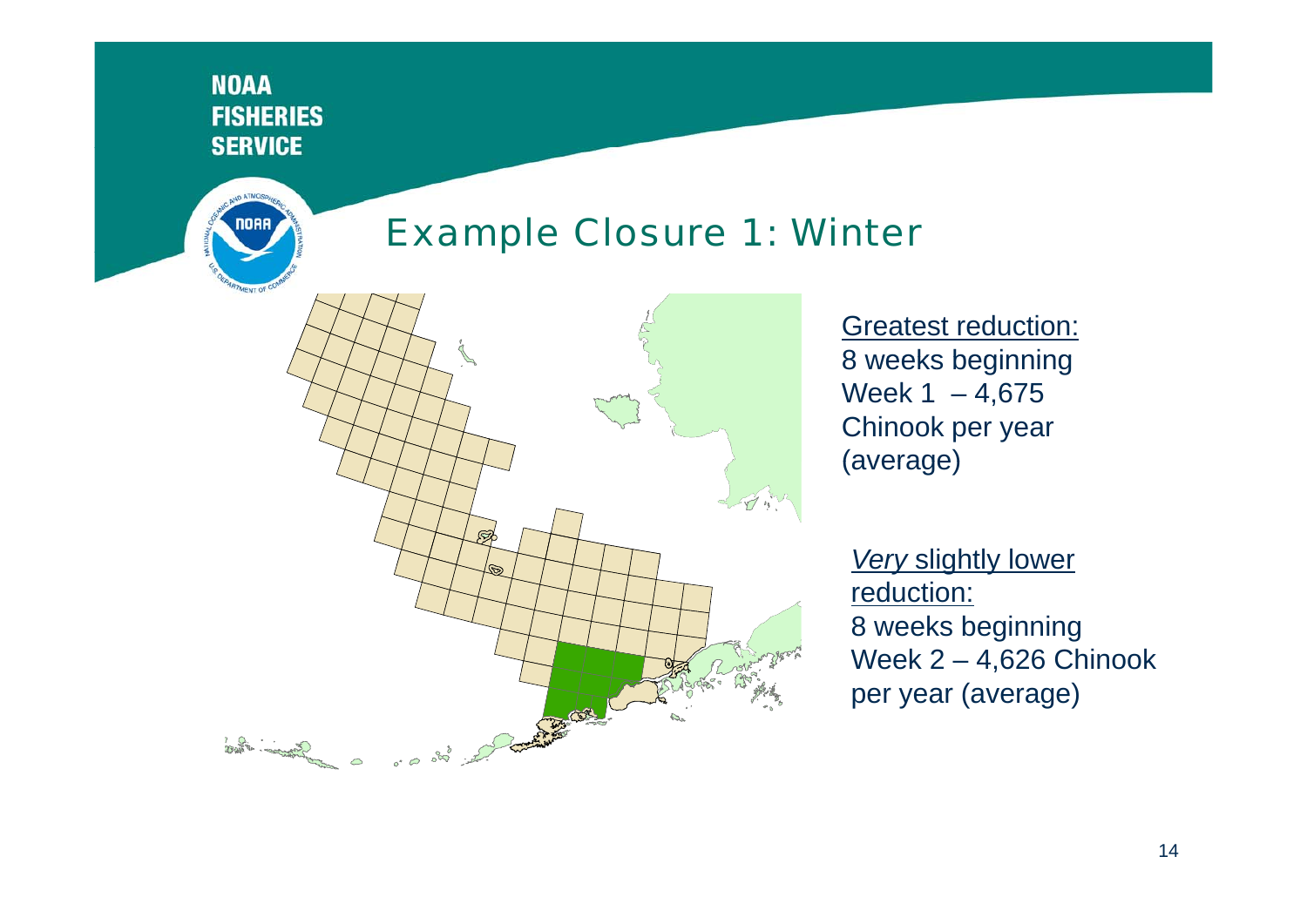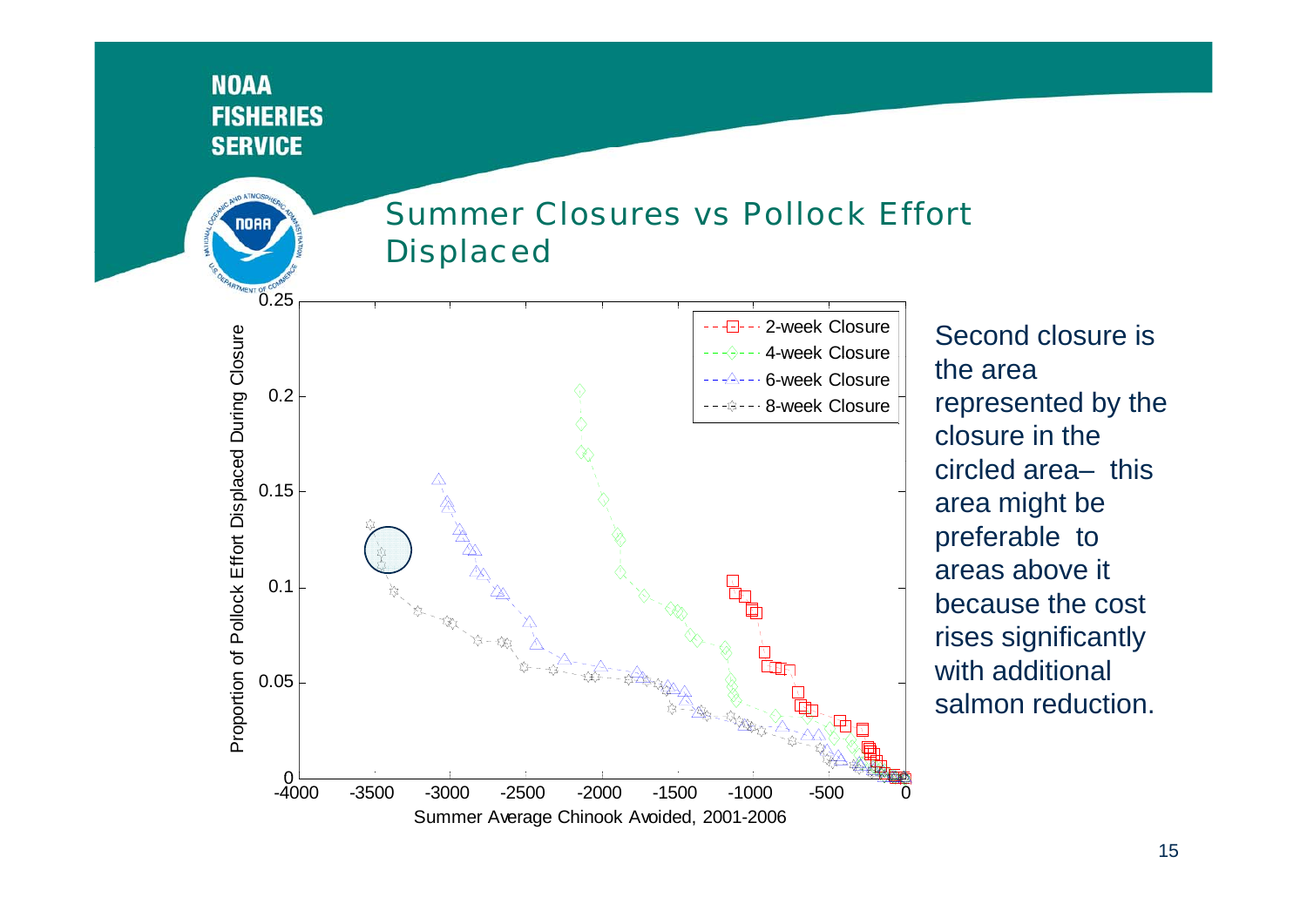

## Example Closure 2: Summer



Greatest reduction: 8 weeks beginning Week 32 (late summer) –

3,372 Chinook per year (average)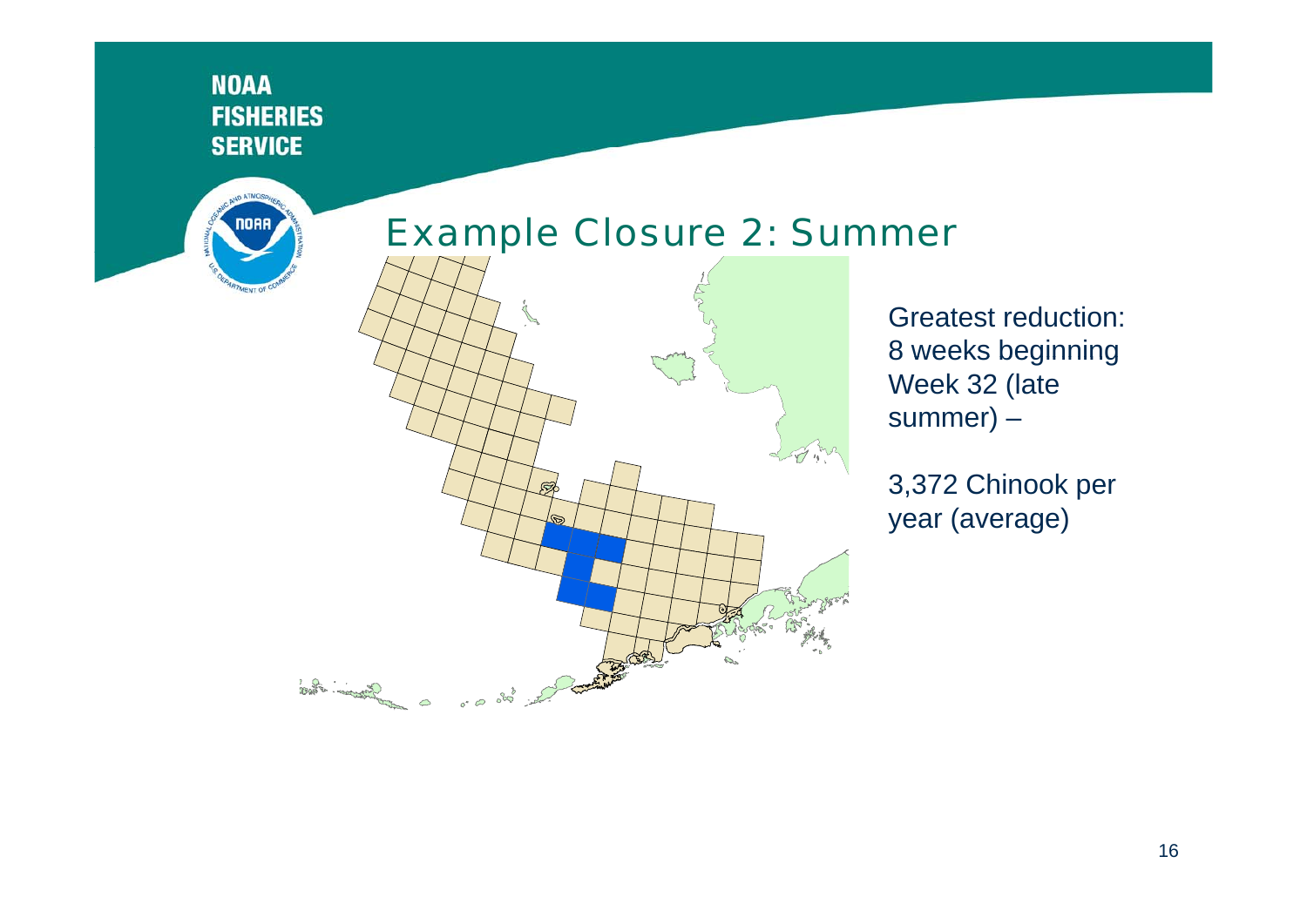

Can choose other sized closures

—Method can be used to assess any proposed closures

Can incorporate any metric for the "trade off" of pollock effort being reallocated